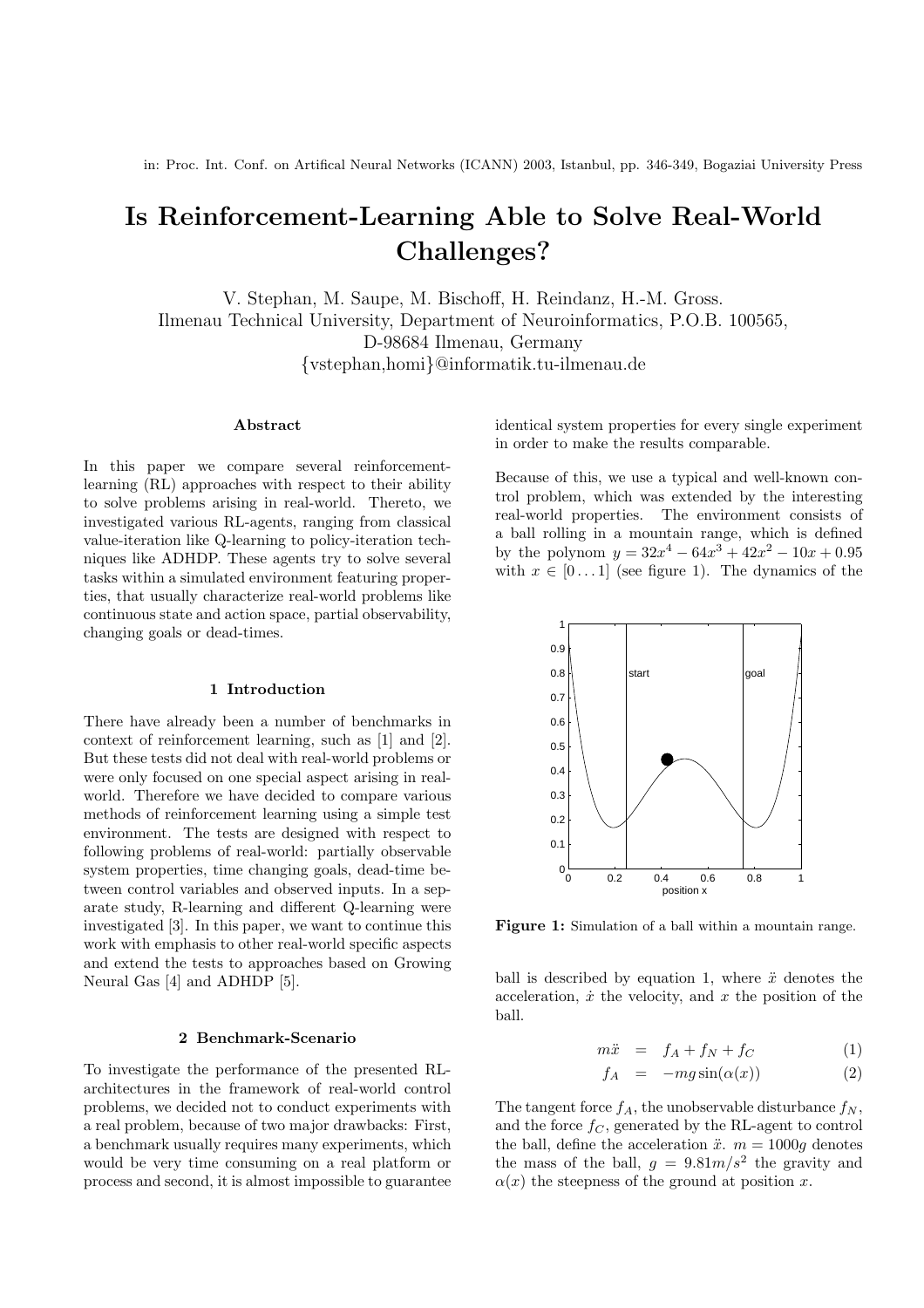For all the following experiments, the RL-agent receives information about the current position  $x$  and velocity  $\dot{x}$  of the ball and generates actions  $f_C \in [-4N...+4N]$ to move the ball from its initial position  $x_0 = 0.25$  to the target position  $x^T = 0.75$ . The reward is defined as  $r_t = -|x_t - x^T|$ .

# 3 RL-Agents

## Standard Q-Learning:

Classical Q-learning [6] uses a predefined discrete set of states, a predefined discrete set of actions, and approximates via action value iteration a value for each stateaction pair solving the Bellman-equation (eqn. 3).

$$
\Delta Q(s_t, a_t) = r_t + \gamma \cdot max_{a_{t+1}} Q(s_{t+1}, a_{t+1})
$$
 (3)

 $Q(s, a)$  is the value of action a executed in state s,  $r_t$ denotes the received reward, and  $\gamma$  is a discount factor.

Q-Learning with Clustered State Space: A negative aspect of the standard Q-learning is its predefined set of states. For a more efficient state-representation a neural cluster called Neural Gas [7] is applied, which places the state-representing weights according to the real distribution of the systems states. By concentrating to these relevant regions of the systems state space, the limited state-resources can be used much more efficiently.

Q-Learning with Incrementally Clustered State Space: Both approaches explained above, use a fixed number of 25 states. However, in a real-world environment, which may change over time, it is difficult to define an appropriate number of states in advance to approximate the value function properly. By using incremental neural networks, like Growing Neural Gas [4], a RL-agent is able to adapt to changing environments by inserting new neurons in regions with high input density.

Action Dependent Heuristic Dynamic Programming: To handle problems with large state space and continuous action space in reinforcement-learning, policy iteration approaches using function approximators like MLP's were developed. In ADHDP [5] a multilayer perceptron (MLP), called actor, is used to implement the policy-mapping  $X \mapsto A$  and a second MLP, called critic, learns to approximate the Bellmanequation. The actor is adapted by backpropagation through the critic network in order to maximize the critic output.

Random-Agent For comparison, we build a randomagent, which chooses its actions independently from the current input simply by generating equally distributed actions within the given action space. This randomagent of course is not used to solve the task, but its performance is a valuable measure for the complexity of the given problem and the performance of the RLagents.

# 4 Results

To investigate these RL-agents described above with respect to the environment-properties introduced in section 1, we designed various experiments. For every experiment, the RL-agent started without any a-priori knowledge to explore the environment. This exploration was realized by adding a noise term to the generated action, which decreased over time (approx. 500 steps) down to zero. Each experiment consists of 100 trials, where for each trial the ball is initially placed at its starting position and is controlled by the RLagent's actions for 500 steps. In order to become more robust against different weight initializations of the RLagents, each experiment is independently repeated 10 times. Thus, every plot shows the mean result over 10 independent realizations of the same experiment.

# 4.1 Learning with Different Starting Points and Partial Observability

In a very first experiment *(default)*, we inserted the ball at the starting position 0.25 depicted in figure 1. The RL-agents had to find out a strategy to move the ball out of the starting valley by swinging up and, after reaching the goal-valley, decelerate the ball to keep the ball as close as possible to the target position  $x_T = 0.75$ . In a second experiment, we inserted the ball in the target-valley (*goalstart*) in order to investigate, if any a-priori knowledge about the target position may help the RL-agents to develop an appropriate strategy. In a third test, we examined the influence of a partially observable environment to the performance of the RL-agents (POMDP). Thereto, in contrast to previous tests, the unobservable force  $f_N \in [-2N...2N]$ with a sinusoidal shape was introduced to simulate an oscillating wind.

As can be seen in figure 2, the standard-Q, the  $NG+Q$ , and the GNG+Q approach achieve pretty good results. The lower average performance of the GNG+Q in the goalstart experiment is caused by a single unsuccessful run, during which the agent suddenly and completely forgot the strategy he learned. This can be caused by the deletion of a neuron (and the loss of the associated Q-values) through the GNG algorithm. The ADHDPapproach is unable to control the environment (compared to the performance of the RANDOM-agent).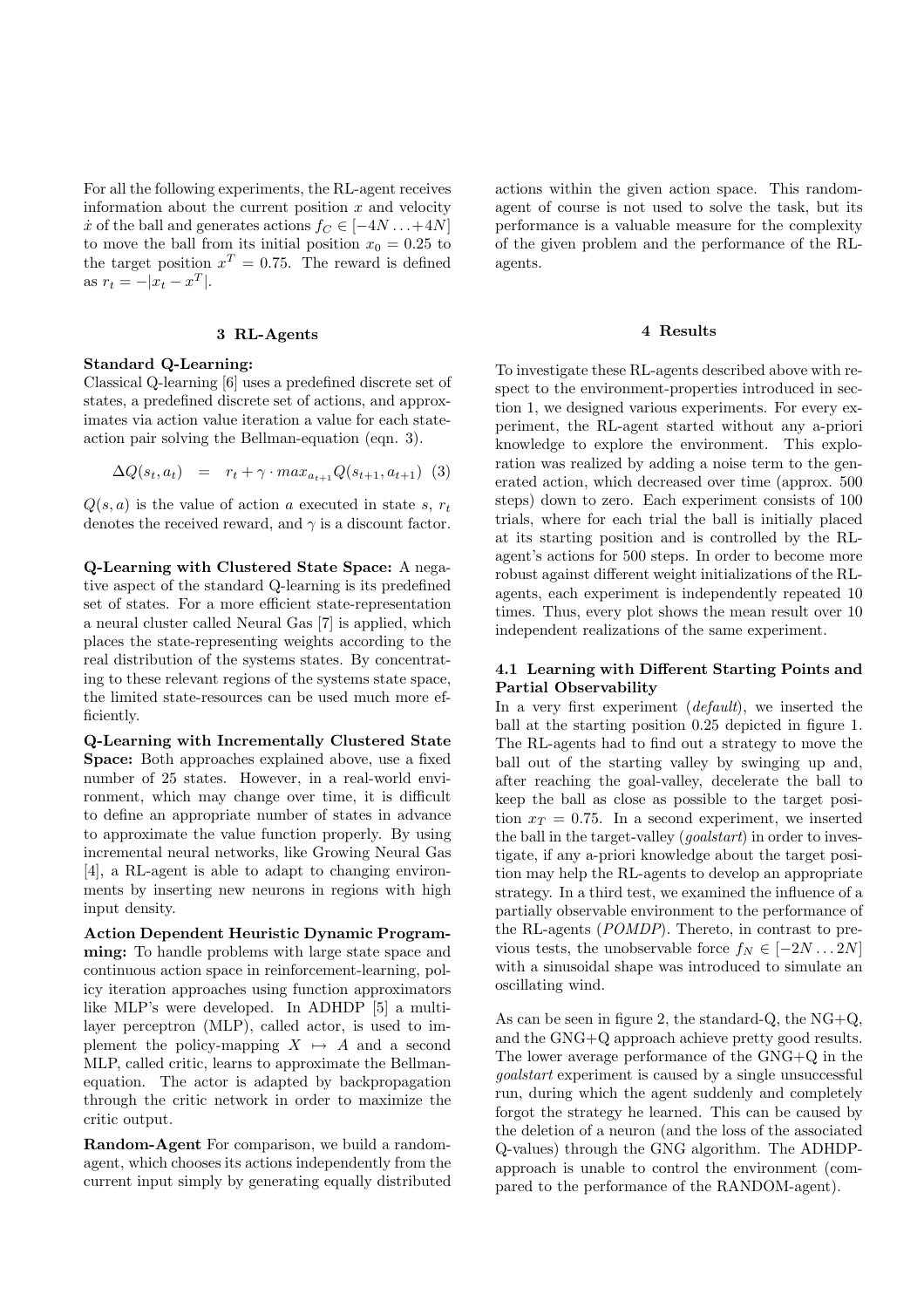

Figure 2: Mean reward of the last trial out of a learning experiment with 100 trials averaged over 10 independent experiments for the RL-agents standard-Q (Q), Q-learning with clustered state space  $(NG+Q)$ , Q-learning with incrementally clustered state space (GNG+Q), Action Dependent Heuristic Dynamic Programming (ADHDP), and the random-agent (RAN-DOM) for the experiments *default*, *goalstart*, and POMDP. The higher the mean reward, the closer and faster the agent moved the ball to the target position (see section 2).

## 4.2 Learning with a Changing Goal

Changing system goals are of great importance for many real-world applications. Thereto, we investigated the ability of these RL-agents to perform this task by moving the target position from 0.75 to 0.25 after agent-training and afterwards back to 0.75 during one experiment. Figure 3 depicts clearly, that the well performing agents Q, NG+Q and GNG+Q experience a dramatical performance-reduction after moving the target position. Nevertheless, they are able to adapt to the new situation, where the NG+Q-approach is much more successful even if this plasticity is decreasing over time. Agent ADHDP poorly performs in the first default section, so a target change does not influence the initially bad results.

## 4.3 Learning with Dead-Times

In a real-world environment, usually there is no instantaneous reaction to the controllers action. To simulate this aspect, the generated actions were fed into the environment with a delay of 1 up to 5 time steps. For comparison, a well trained agent takes about 15 steps to move the ball from its starting position to the top of the hill in the middle. Again, the Q, NG+Q, and GNG+Q-



Figure 3: Development of mean reward over 300 trials. At trial 100, the target position was moved to 0.25, and at trial 200, the target was moved back to 0.75.

agents perform well without dead-times between action generation and execution  $(T_D = 0)$ . As expected, the performance decreases with increasing dead-time (see figure 4). A deadtime  $T_D > 0$  prevents the agent from learning a valid mapping state  $\times$  action  $\mapsto$  reward, because the causal relationship between state, action, and reward is disturbed more and more with increasing dead-time. ADHDP again is unable to develop a problem-solving strategy with any dead-time.

#### 4.4 Combination

Finally, we combined some of these real-world challenges investigated separately above in a complex experimental scenario. Thereto, the environment featured a dead-time  $T_D = 2$ , the unobservable disturbance  $f_N \in [-2N...2N]$ , and a time changing target position. As to be seen in figure 5, agents Q, NG+Q, and GNG+Q are able to solve the problem in the first phase of the experiment despite of the present deadtime and partial observability. The major problem is the changing target position. The ability of these Agents, to adapt to this change is reduced by the other real-world properties (see also section 4.2). As in previous experiments ADHDP fails to control the environment appropriately.

Finally, it must be stated, that none of the agents investigated in this article, is able to solve the simulated realworld problems sufficiently. As expected, after several resettings of the target position even the best agents perform pretty poor to move the ball to the target position.